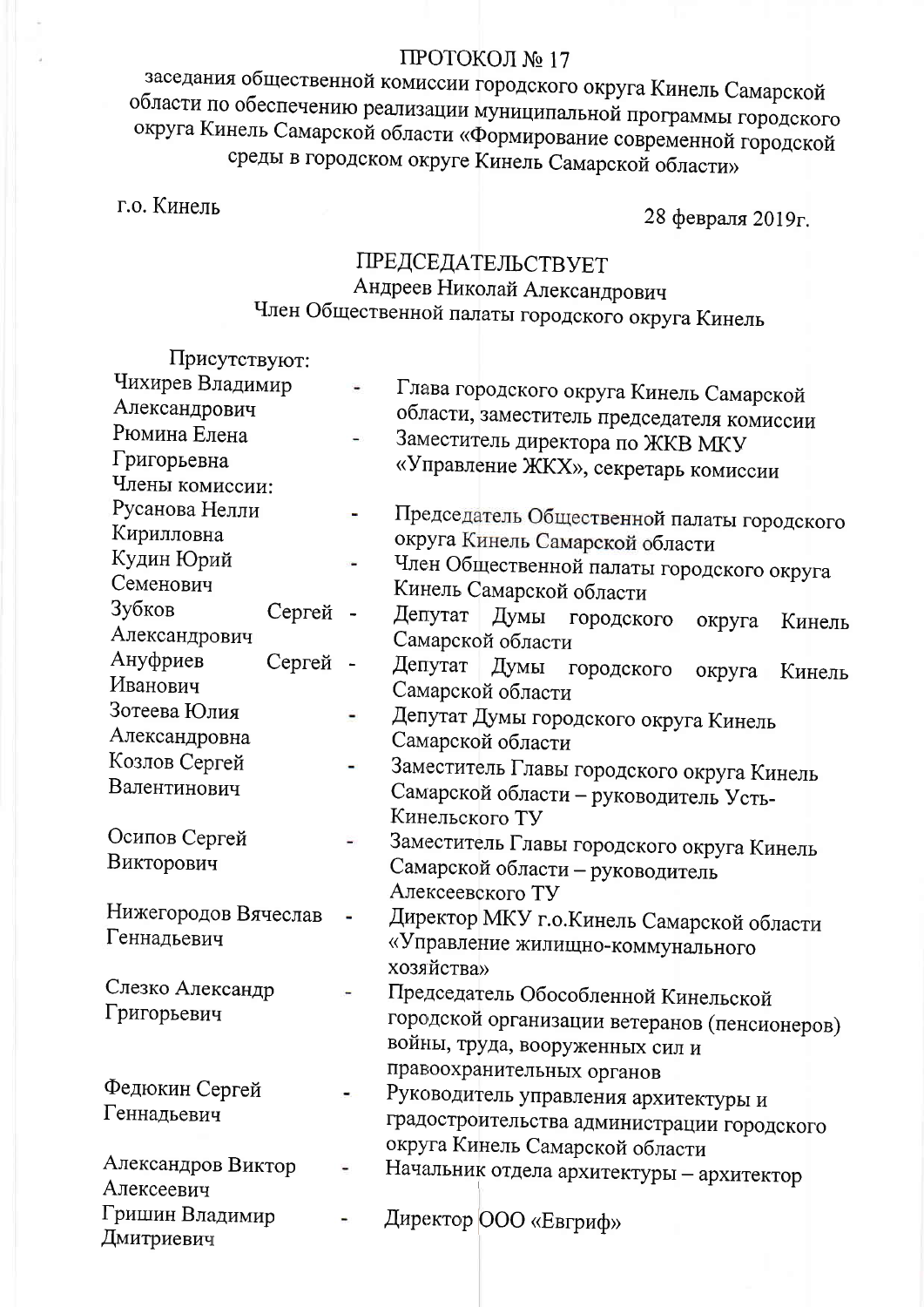| Абдулселимов Руслан<br>Абдулселимович | $\overline{1}$ | Директор ООО «Рустеп»          |
|---------------------------------------|----------------|--------------------------------|
| Петлин Валерий<br>Михайлович          | $\frac{1}{2}$  | Директор ООО «Комплекс-Сервис» |
| Волков Николай<br>Викторович          |                | Директор ООО «Жилсервис»       |

Также на заседании присутствуют:

- представители СМИ.

#### Повестка дня:

1. Рассмотрение предложений заинтересованных лиц об участии в выполнении работ благоустройству  $\overline{10}$ дворовых территорий многоквартирных ДОМОВ общественных  $\mathbf{M}$ территорий  $\overline{B}$ рамках муниципальной программы городского округа Кинель Самарской области «Формирование современной городской среды в городском округе Кинель Самарской области на 2018 - 2022 годы».

2. Рассмотрение  $\mathbf H$ утверждение объектов  $\mathbf{H}$ дизайн-проектов благоустройства дворовых территорий МКД, включенных в муниципальную программу городского округа Кинель Самарской области «Формирование современной городской среды в городском округе Кинель Самарской области» на 2018-2022 г. и планируемых к выполнению в 2019 году.

3. Рассмотрение  $\boldsymbol{\mathrm{M}}$ утверждение объектов И дизайн-проектов благоустройства общественных территорий, планируемых к выполнению в 2019 году.

Рассмотрение предложений заинтересованных лиц об Вопрос  $1$ . участии в выполнении работ по благоустройству дворовых территорий многоквартирных домов общественных территорий  $\boldsymbol{\mathsf{M}}$  $\mathbf{B}$ рамках муниципальной программы городского округа Кинель Самарской области «Формирование современной городской среды в городском округе Кинель Самарской области на 2018 - 2022 годы».

По первому вопросу заслушан Нижегородов Вячеслав Геннадьевич директор МКУ «Управление ЖКХ».

После проведения Комиссии 08.11.2018г., за истекший период поступили еще 2 заявки от собственников МКД:

Все заявки заинтересованных лиц и прилагаемые к ним документы соответствуют установленным требованиям.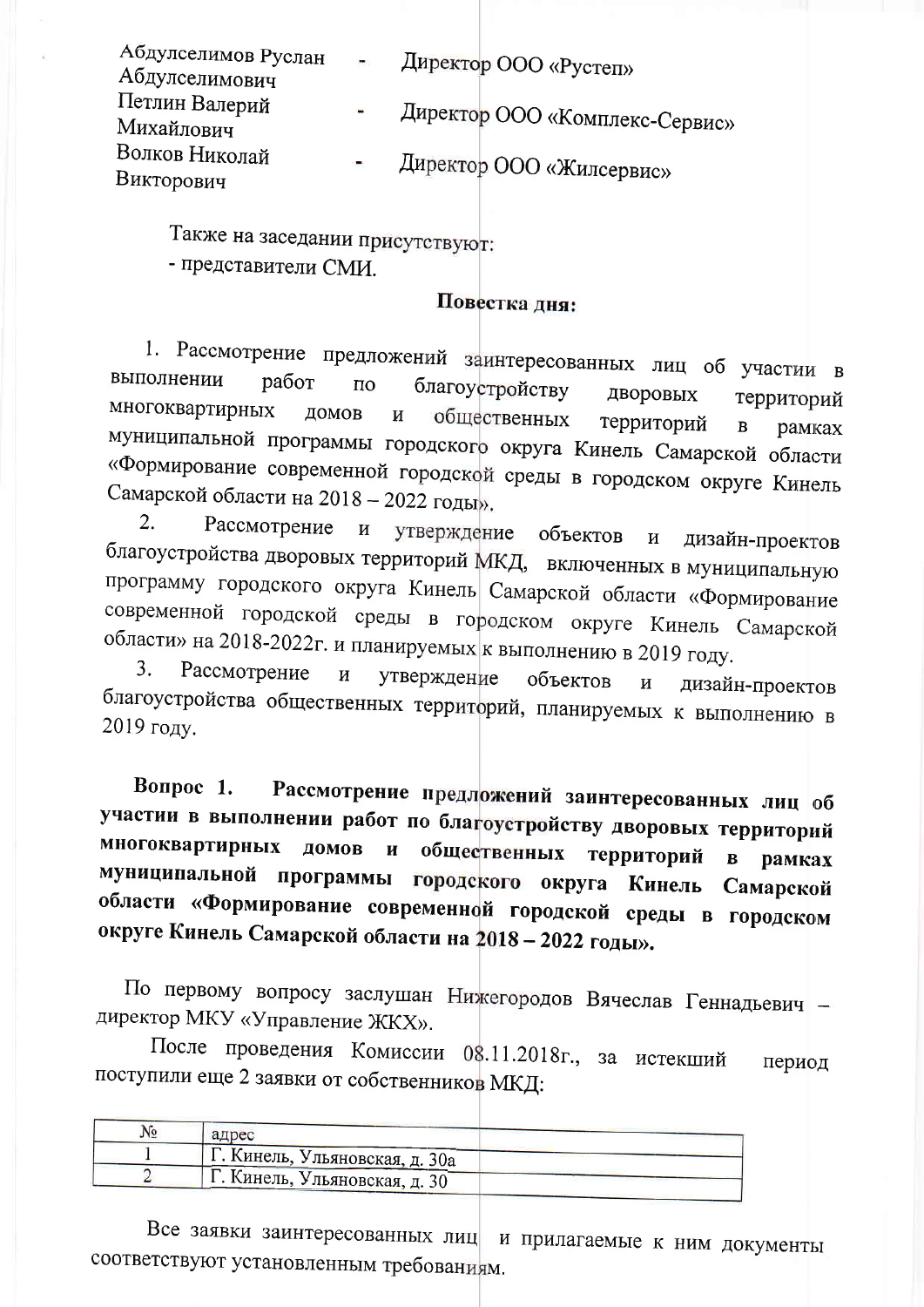Предлагается определить следующую очередность выполнения работ по благоустройству ДВОРОВЫХ территорий многоквартирных ДОМОВ ЛЛЯ включения в Программу:

| N₫ | No.<br>очередности | Наименование (адрес)           |
|----|--------------------|--------------------------------|
|    | O.                 | Г. Кинель, Ульяновская, д. 30а |
|    | bb                 | Г. Кинель, Ульяновская, д. 30  |

Также подана одна заявка на включение в программу благоустройство общественной территории расположенной по адресу: г. Кинель, территория внутри дворовых территорий домов №108 и 106 по ул. 50 лет Октября, домов №23 и 25 по ул. Ульяновская дома №73 по ул. Маяковского. На данной территории предлагается устройство детской игровой площадки с МАФ; универсальной спортивной площадки с соответствующим оборудованием и элементами для сдачи норм ГТО.

Предлагается ВКЛЮЧИТЬ общественную данную территорию  $\mathbf{B}$ муниципальную программу городского округа Кинель Самарской области «Формирование современной городской среды в городском округе Кинель Самарской области на 2018 - 2022 годы».

Обсуждение и голосование по первому вопросу.

### Вопросы на голосование:

1. Включить в Программу благоустройство дворовых территорий многоквартирных домов в следующей очередности:

| N٥ | очередности | Наименование (адрес)             |
|----|-------------|----------------------------------|
|    |             | , Г. Кинель, Ульяновская, д. 30a |
|    | эo          | Г. Кинель, Ульяновская, д. 30    |

Количество голосов членов комиссии: «ЗА» - 18, «ПРОТИВ» - нет, «ВОЗДЕРЖАЛИСЬ» - нет.

Решение принято

2. Включить в Программу благоустройство общественной территории расположенной по адресу: г. Кинель, территория внутри дворовых территорий домов №108 и 106 по ул. 50 лет Октября, домов №23 и 25 по ул. Ульяновская дома №73 по ул. Маяковского.

Количество голосов членов комиссии: «ЗА» - 18, «ПРОТИВ» - нет, «ВОЗДЕРЖАЛИСЬ» - нет.

Решение принято

Вопрос 2. Рассмотрение и утверждение объектов и дизайн-проектов благоустройства дворовой территории МКД, включенных  $\mathbf B$ муниципальную программу городского округа Кинель Самарской области «Формирование современной городской среды в городском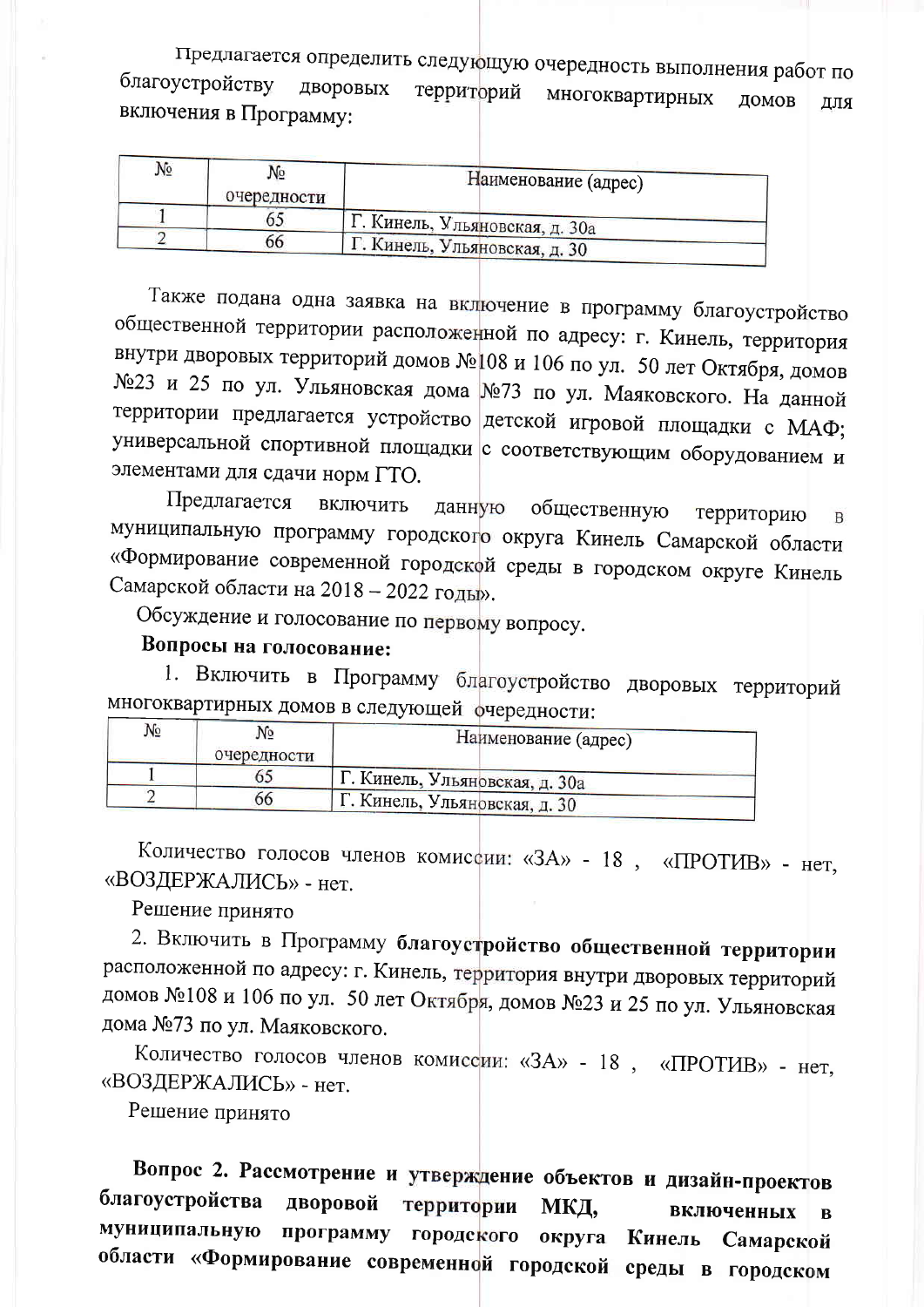округе Кинель Самарской области» на 2018-2022г. и планируемых к выполнению в 2019 году.

Докладчик Нижегородов Вячеслав Геннадьевич - директор МКУ «Управление ЖКХ».

В связи с изменениями в Программе в части финансирования предлагается работы по благоустройству дворовых территорий МКД в 2019 году производить только исходя из минимального перечня работ по благоустройству.

К минимальному перечню работ по благоустройству ДВОРОВЫХ территорий МКД относятся:

- ремонт дворовых проездов;

- обеспечение освещения дворовых территорий;

- установка скамеек, урн.

Для завершения благоустройства дворовых территорий в микрорайоне «Черемушки» предлагается  $\overline{B}$ 2019 году выполнить работы  $\overline{a}$ благоустройству следующих дворовых территорий:

1. Кинель, ул. Маяковского, 86

2. Кинель, ул. Маяковского, 88

3. Кинель, ул. Маяковского, 90

 $\boldsymbol{\mathcal{U}}$ утвердить дизайн-проекты благоустройства данных ДВОРОВЫХ территорий МКД.

Обсуждение и голосование по второму вопросу

На голосование выносятся следующие вопросы:

1. Работы по благоустройству дворовых территорий многоквартирных домов в 2019 году производить исходя из минимального перечня работ по благоустройству.

Количество голосов членов комиссии: «ЗА» - 18, «ПРОТИВ» - нет, «ВОЗДЕРЖАЛИСЬ» - нет.

Решение принято

2. Утвердить объекты и дизайн-проекты благоустройства следующих дворовых территорий МКД, которые будут выполняться в 2019 году:

1. Кинель, ул. Маяковского, 86

2. Кинель, ул. Маяковского, 88

3. Кинель, ул. Маяковского, 90

Количество голосов членов комиссии: «ЗА» - 18, «ПРОТИВ» - нет, «ВОЗДЕРЖАЛИСЬ» - нет.

Решение принято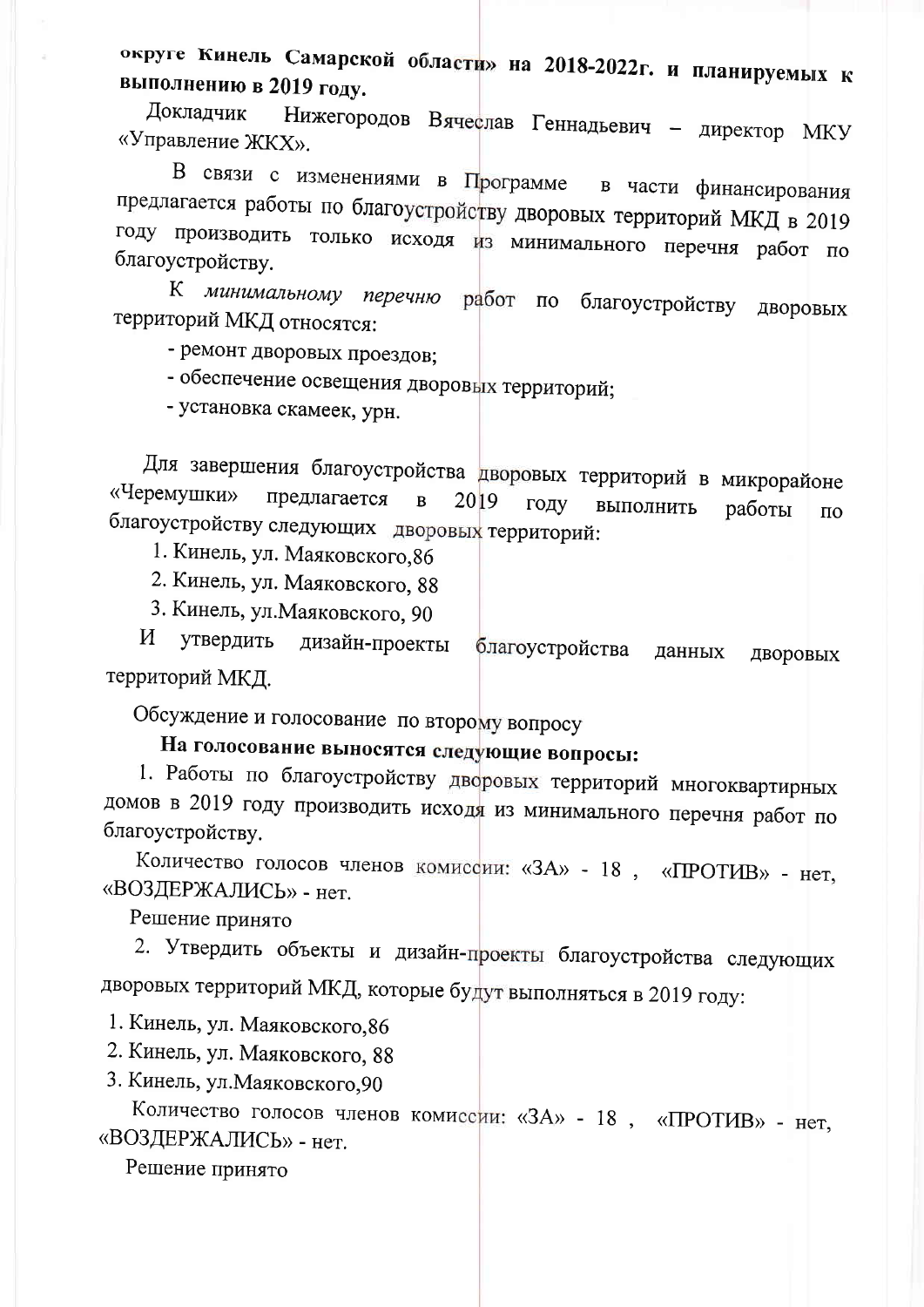Вопрос №3 Рассмотрение и утверждение объектов и дизайн-проектов благоустройства общественных территорий, планируемых выполнению в 2019 году.  $\mathbf{K}$ 

Докладчик по вопросу Федюкин Сергей Геннадьевич - руководитель управления архитектуры и градостроительства администрации городского округа.

21.03.2018г. на заседании Общественной комиссии были утверждены итоги рейтингового голосования  $\overline{\mathbf{u}}$ 10 проектам благоустройства общественных территорий, подлежащих благоустройству в первоочередном порядке в 2018 - 2019 годах в рамках муниципальной программы городского округа Кинель Самарской области «Формирование современной городской среды в городском округе Кинель Самарской области на 2018 - 2022 годы».

В соответствии с итогами рейтингового голосования в 2018 году выполнены и оплачены работы по объектам, занявшим первые места:

1. Сквер им. Петрищева, п.г.т. Алексеевка

2. Спортивно-игровая площадка, п.г.т. Усть-Кинельский, ЛОД «Вундеркинд»

3. Детский парк, Устройство детской площадки.

4. Сквер по ул. Советская, (у магазина «Новинка»)

Также  $\mathbf{B}$ 2018 году выполнены работы благоустройству  $\Pi$ O общественных территорий городского округа Кинель Самарской области, запланированных на реализацию в 2019г., по объектам:

- 1. Футбольное поле п.г.т. Алексеевка;
- 2. Благоустройство сквера ул. Мира, г. Кинель;
- 3. Устройство универсальной спортивной площадки в районе магазина «Максимка», г. Кинель.

Оплата за выполненные работы будет произведена в 2019г. согласно условиям муниципального контракта (в сумме 12 313 528,78 руб.).

Объекты: детская площадка в районе дома №92 по ул. Маяковского, г. Кинель и спортивная площадка в районе д. 14 по ул. Спортивной, п.г.т. Усть-Кинельский, выполнены в 2018 году в рамках реализации мероприятий по поддержке инициатив населения муниципальных образований в Самарской области.

В соответствии с итогами рейтингового голосования в 2019 году необходимо выполнить работы по благоустройству спортивной площадки в районе дома №44 по ул. Украинская, г. Кинель а также будет продолжено благоустройство детского парка.

В соответствии с Порядком организации и проведения голосования по отбору общественных территорий. подлежащих благоустройству первоочередном порядке в 2018 - 2019 годах в рамках муниципальной программы городского округа Кинель Самарской области «Формирование